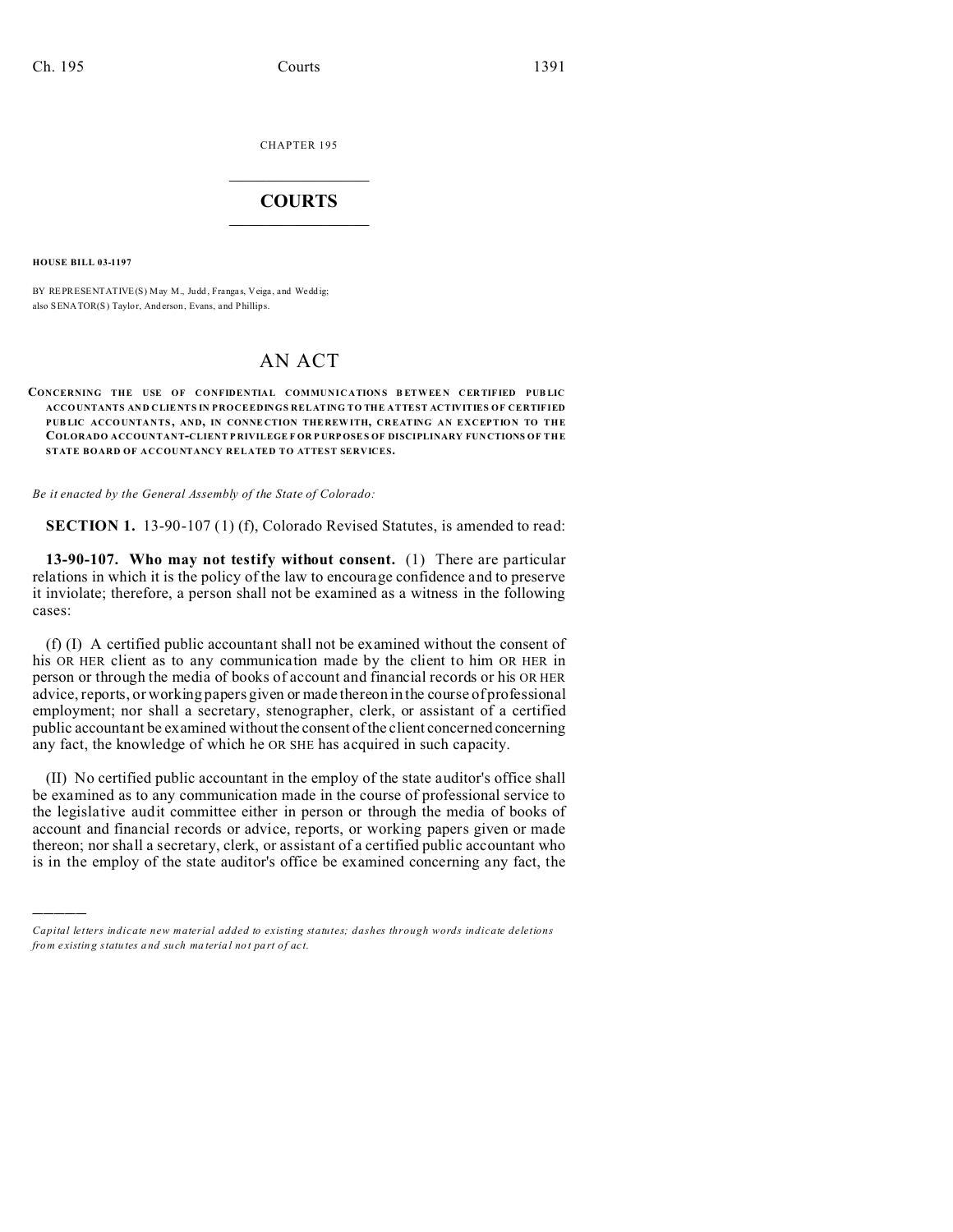knowledge of which such secretary, clerk, or assistant acquired in such capacity, unless such information has been made open to public inspection by a majority vote of the members of the legislative audit committee.

(III) (A) **Subpoena powers for public entity audit and reviews.** SUBPARAGRAPH (I) OF THIS PARAGRAPH (f) SHALL NOT APPLY TO THE COLORADO STATE BOARD OF ACCOUNTANCY, NOR TO A PERSON OR GROUP AUTHORIZED BY THE BOARD TO MAKE AN INVESTIGATION ON THE BOARD'S BEHALF, CONCERNING AN ACCOUNTANT'S REPORTS, WORKING PAPERS, OR ADVICE TO A PUBLIC ENTITY THAT RELATE TO AUDIT OR REVIEW ACCOUNTING ACTIVITIES OF THE CERTIFIED PUBLIC ACCOUNTANT OR CERTIFIED PUBLIC ACCOUNTING FIRM BEING INVESTIGATED.

(B) FOR THE PURPOSES OF THIS SUBPARAGRAPH (III), A "PUBLIC ENTITY" SHALL INCLUDE A GOVERNMENTAL AGENCY OR ENTITY; QUASI-GOVERNMENTAL ENTITY; NONPROFIT ENTITY; OR PUBLIC COMPANY THAT IS CONSIDERED AN "ISSUER", AS DEFINED IN SECTION 2 OF THE FEDERAL "SARBANES-OXLEY ACT OF 2002", 15 U.S.C. SEC. 7201.

(IV) (A) **Subpoena powers for private entity audit and reviews.** SUBPARAGRAPH (I) OF THIS PARAGRAPH (f) SHALL NOT APPLY TO THE COLORADO STATE BOARD OF ACCOUNTANCY, NOR TO A PERSON OR GROUP AUTHORIZED BY THE BOARD TO MAKE AN INVESTIGATION ON THE BOARD'S BEHALF, CONCERNING AN ACCOUNTANT'S REPORTS OR WORKING PAPERS OF A PRIVATE ENTITY THAT IS NOT PUBLICLY TRADED AND RELATE TO AUDIT OR REVIEW ATTEST ACTIVITIES OF THE CERTIFIED PUBLIC ACCOUNTANT OR CERTIFIED PUBLIC ACCOUNTING FIRM BEING INVESTIGATED. THIS SUBPARAGRAPH (IV) SHALL NOT BE CONSTRUED TO AUTHORIZE THE COLORADO STATE BOARD OF ACCOUNTANCY OR ITS AGENT TO SUBPOENA OR EXAMINE INCOME TAX RETURNS.

(B) AT THE REQUEST OF EITHER THE CLIENT OF THE CERTIFIED PUBLIC ACCOUNTANT OR CERTIFIED PUBIC ACCOUNTING FIRM OR THE CERTIFIED PUBLIC ACCOUNTANT OR CERTIFIED PUBIC ACCOUNTING FIRM SUBJECT TO THE SUBPOENA PURSUANT TO THIS SUBPARAGRAPH (IV), A SECOND CERTIFIED PUBLIC ACCOUNTING FIRM OR CERTIFIED PUBLIC ACCOUNTANT WITH NO INTEREST IN THE MATTER MAY REVIEW THE REPORT OR WORKING PAPERS FOR COMPLIANCE WITH THE PROVISIONS OF ARTICLE 2 OF TITLE 12, C.R.S. THE SECOND CERTIFIED PUBLIC ACCOUNTING FIRM OR CERTIFIED PUBLIC ACCOUNTANT CONDUCTING THE REVIEW MUST BE APPROVED BY THE BOARD PRIOR TO BEGINNING ITS REVIEW. THE APPROVAL OF THE SECOND CERTIFIED PUBLIC ACCOUNTING FIRM OR CERTIFIED PUBLIC ACCOUNTANT SHALL BE IN GOOD FAITH. THE WRITTEN REPORT ISSUED BY A SECOND CERTIFIED PUBLIC ACCOUNTING FIRM OR CERTIFIED PUBLIC ACCOUNTANT SHALL BE IN LIEU OF A REVIEW BY THE BOARD. SUCH REPORT SHALL BE LIMITED TO MATTERS DIRECTLY RELATED TO THE WORK PERFORMED BY THE CERTIFIED PUBLIC ACCOUNTANT OR CERTIFIED PUBLIC ACCOUNTING FIRM BEING INVESTIGATED AND SHOULD EXCLUDESPECIFIC REFERENCES TO CLIENT FINANCIAL INFORMATION. THE PARTY REQUESTING THAT A SECOND CERTIFIED PUBLIC ACCOUNTING FIRM ORCERTIFIED PUBLIC ACCOUNTANT REVIEW THE REPORTS AND WORKING PAPERS SHALL PAY ANY ADDITIONAL EXPENSES RELATED TO RETAINING THE SECOND CERTIFIED PUBLIC ACCOUNTING FIRM OR CERTIFIED PUBLIC ACCOUNTANT BY THE PARTY WHO MADE THE REQUEST. THE WRITTEN REPORT OF THE SECOND CERTIFIED PUBLIC ACCOUNTING FIRM OR CERTIFIED PUBLIC ACCOUNTANT SHALL BE SUBMITTED TO THE BOARD. THE BOARD MAY USE THE FINDINGS OF THE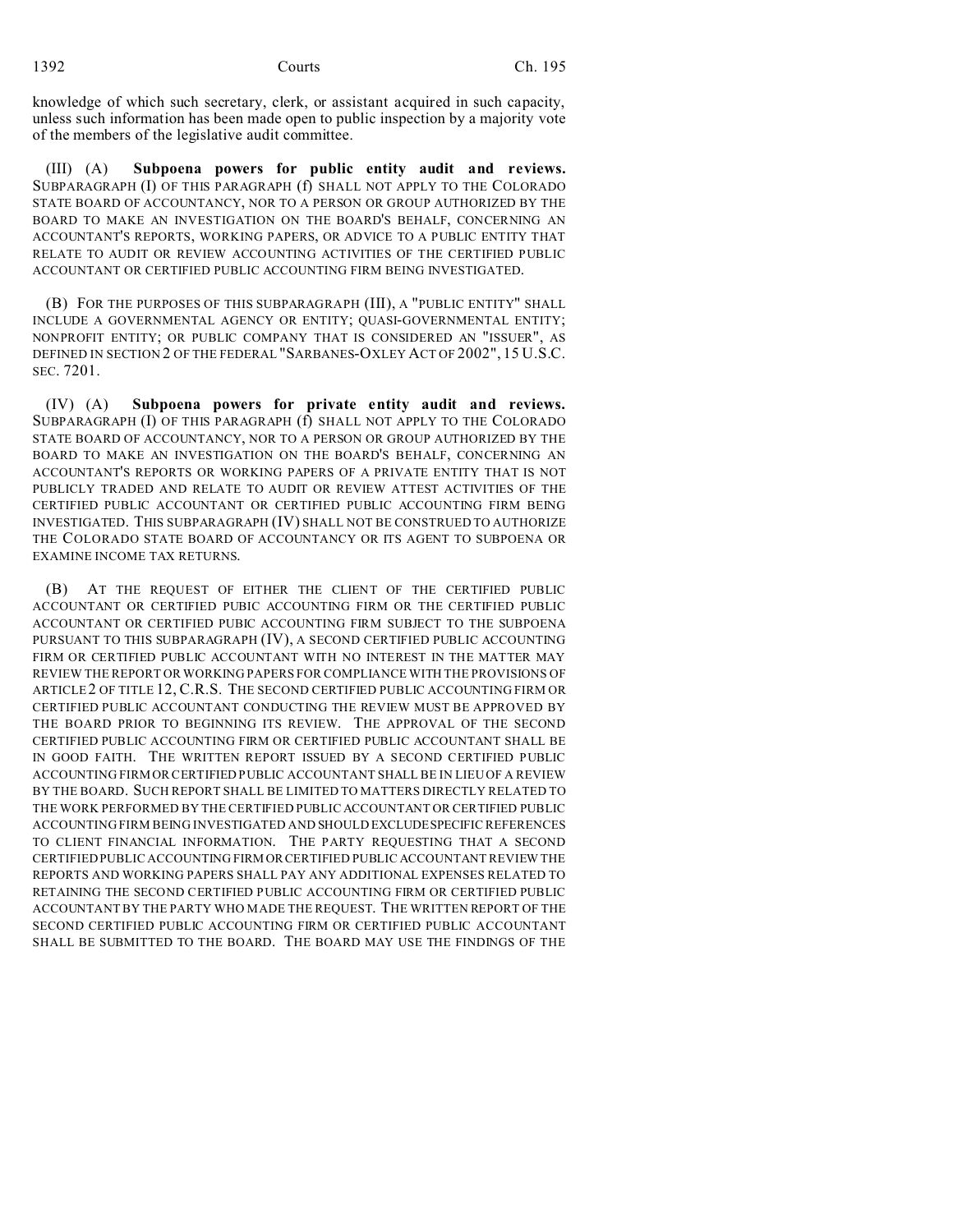SECOND CERTIFIED PUBLIC ACCOUNTING FIRM OR CERTIFIED PUBLIC ACCOUNTANT AS GROUNDS FOR DISCIPLINE PURSUANT TO ARTICLE 2 OF TITLE 12, C.R.S.

(V) DISCLOSURE OF INFORMATION UNDER SUBPARAGRAPH (III) OR (IV) OF THIS PARAGRAPH (f) SHALL NOT WAIVE OR OTHERWISE LIMIT THE CONFIDENTIALITY AND PRIVILEGE OF SUCH INFORMATION NOR RELIEVE ANY CERTIFIED PUBLIC ACCOUNTANT, ANY CERTIFIED PUBLIC ACCOUNTING FIRM, THE COLORADO STATE BOARD OF ACCOUNTANCY, OR A PERSON OR GROUP AUTHORIZED BY SUCH BOARD, OF THE OBLIGATION OF CONFIDENTIALITY. DISCLOSURE WHICH IS NOT IN GOOD FAITH OF SUCH INFORMATION SHALL SUBJECT THE BOARD, A MEMBER THEREOF, OR ITS AGENT TO CIVIL LIABILITY PURSUANT TO SECTION 12-2-103 (6), C.R.S.

(VI) ANY CERTIFIED PUBLIC ACCOUNTANT ORCERTIFIED PUBLIC ACCOUNTING FIRM THAT RECEIVES A SUBPOENA FOR REPORTS OR ACCOUNTANT'S WORKING PAPERS RELATED TO THE AUDIT OR REVIEW ATTEST ACTIVITIES OF THE ACCOUNTANT OR ACCOUNTING FIRM PURSUANT TO SUBPARAGRAPH (III) OR (IV) OF THIS PARAGRAPH (f) SHALL NOTIFY HIS OR HER CLIENT OF THE SUBPOENA WITHIN THREE BUSINESS DAYS AFTER THE DATE OF SERVICE OF THE SUBPOENA.

(VII) SUBPARAGRAPH (III) OR (IV) OF THIS PARAGRAPH (f) SHALL NOT OPERATE AS A WAIVER, ON BEHALF OF ANY THIRD PARTY OR THE CERTIFIED PUBLIC ACCOUNTANT OR CERTIFIED PUBLIC ACCOUNTING FIRM, OF DUE PROCESS REMEDIES AVAILABLE UNDER THE "STATE ADMINISTRATIVE PROCEDURE ACT", ARTICLE 4 OF TITLE 24, C.R.S., THE OPEN RECORDS LAWS, ARTICLE 72 OF TITLE 24, C.R.S., OR ANY OTHER PROVISION OF LAW.

(VIII) PRIOR TO THE DISCLOSURE OF INFORMATION PURSUANT TO SUBPARAGRAPH (III) OR (IV) OF THIS PARAGRAPH (f), THE CERTIFIED PUBLIC ACCOUNTANT, CERTIFIED PUBLIC ACCOUNTING FIRM, OR CLIENT THEREOF SHALL HAVE THE OPPORTUNITY TO DESIGNATE REPORTS OR WORKING PAPERS RELATED TO THE ATTEST FUNCTION UNDER SUBPOENA AS PRIVILEGED AND CONFIDENTIAL PURSUANT TO THIS PARAGRAPH (f) OR THE OPEN RECORDS LAWS, ARTICLE 72 OF TITLE 24, C.R.S., IN ORDER TO ASSURE THAT THE REPORT OR WORKING PAPERS SHALL NOT BE DISSEMINATED OR OTHERWISE REPUBLISHED AND SHALL ONLY BE REVIEWED PURSUANT TO LIMITED AUTHORITY GRANTED TO THE BOARD UNDER SUBPARAGRAPH (III) OR (IV) OF THIS PARAGRAPH (f).

(IX) NO LATER THAN THIRTY DAYS AFTER THE BOARD OF ACCOUNTANCY COMPLETES THE INVESTIGATION FOR WHICH RECORDS OR WORKING PAPERS ARE SUBPOENAED PURSUANT TO SUBPARAGRAPH (III) OR (IV) OF THIS PARAGRAPH (f), THE BOARD SHALL RETURN ALL ORIGINAL RECORDS, WORKING PAPERS, OR COPIES THEREOF TO THE CERTIFIED PUBLIC ACCOUNTANT OR CERTIFIED PUBLIC ACCOUNTING FIRM.

(X) NOTHING IN SUBPARAGRAPHS (III) AND (IV) OF THIS PARAGRAPH (f) SHALL CAUSE THE ACCOUNTANT-CLIENT PRIVILEGE TO BE WAIVED AS TO CUSTOMER FINANCIAL AND ACCOUNT INFORMATION OF DEPOSITORY INSTITUTIONS OR TO THE REGULATORY EXAMINATIONS AND OTHER REGULATORY INFORMATION RELATING TO DEPOSITORY INSTITUTIONS.

(XI) FOR THE PURPOSES OF SUBPARAGRAPHS (III) TO (X) OF THIS PARAGRAPH (f), "ENTITY" SHALL HAVE THE SAME MEANING AS IN SECTION 7-90-102 (20), C.R.S.